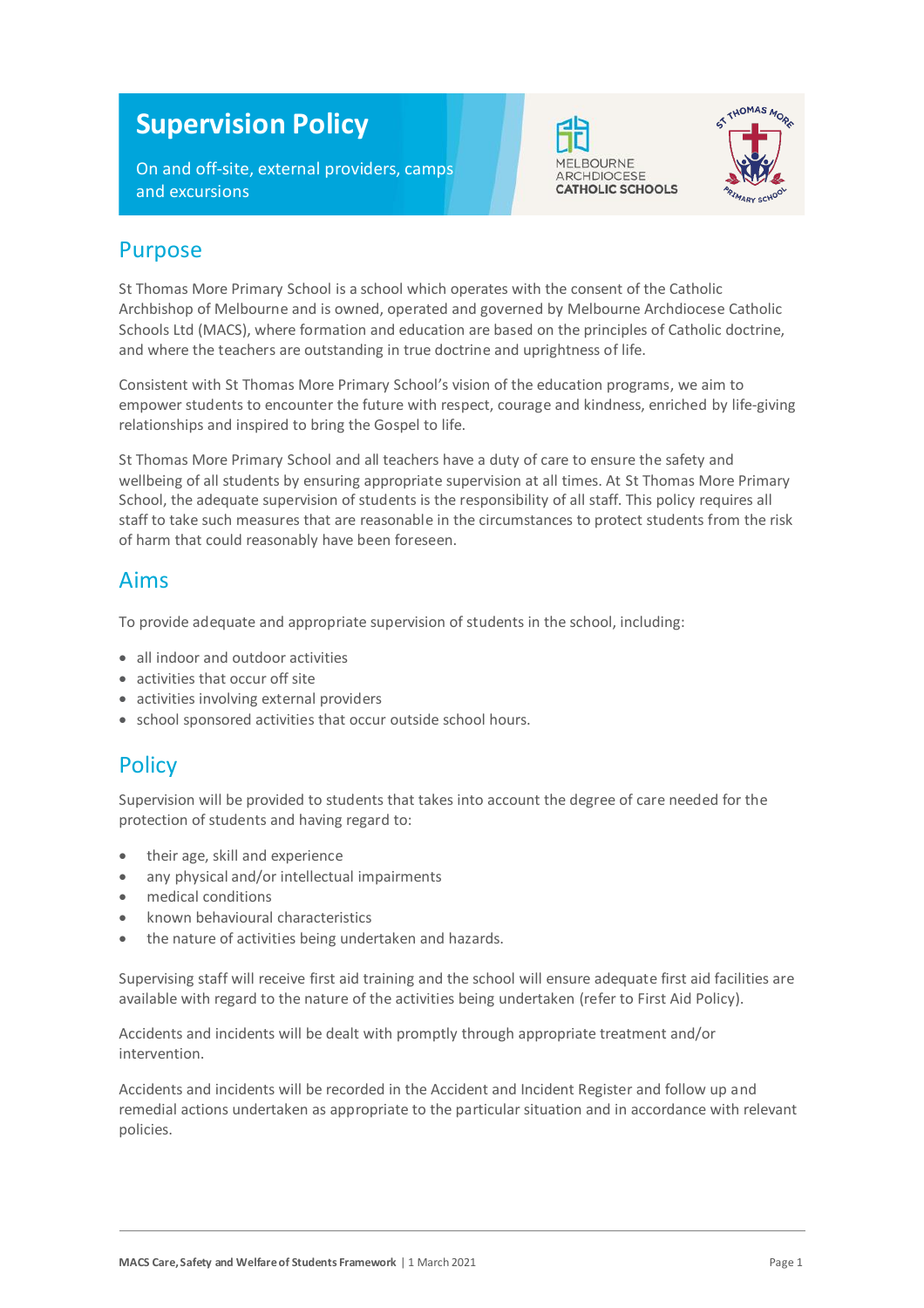# Indoor and outdoor activities on school site

The following requirements will be followed in regard to indoor and outdoor activities on the school site:

- Teachers are responsible for supervising the students in their class at all times while they are in charge of their class.
- Students will be supervised in all activities that are undertaken as part of the classroom routine, as well as for activities that are not part of the regular routine.
- Adequate age appropriate supervision in class, including consideration of the nature activities being undertaken to ensure proper use of plant and equipment, proper handling of any hazardous substances and use of relevant protective equipment.
- If teachers need to leave their class for any reason, they must ensure that their class is being supervised by another authorised teacher.
- School officers, trainee teachers or visiting teachers are not authorised to be responsible for a class in the absence of a designated class teacher.
- Teachers must exercise due diligence in designing activities that take safety and care into consideration for all students with even greater care for younger students or students at risk.
- Trainee teachers, school officers, parent helpers and visiting teachers may work with one or more students in small group work, but only under the supervision and direction of the classroom teacher.
- Classroom rules are designed at the start of each year to highlight expectations, set appropriate boundaries and assist the smooth conduct of the class.

#### Yard duty

A yard duty roster showing designated areas is used for supervision of the school yard before school, during school breaks and after school. [schools should insert the expectations for yard duty and where to collect items such as first aid kit, hi-vis vest, student information or school phone]

Teachers are to be visible and active during yard duty.

Teachers are to remain on duty in the designated area until they are replaced by the next teacher.

## Off-site activities including camps, excursions and local functions

The following requirements will be followed in regard to off-site activities including camps, excursions and local functions:

- For each offsite activity, there is a designated teacher-in charge.
- All teachers and assistants must refer to the teacher-in-charge for decision-making, changes in direction or programs, or issues of concern.
- All teachers are responsible for all of the students in the activity.
- Helpers in the activity are there to support teachers, but are not authorised to make decisions for the group.
- Teachers must exercise due diligence in designing activities that take safety and care into consideration for all students, with even greater care for younger students.
- Teachers need to use a method of accounting for all students at any given point during the activity.
- If students need to use public toilets, they should be accompanied to the toilet block by an adult so as to monitor their safety at all times.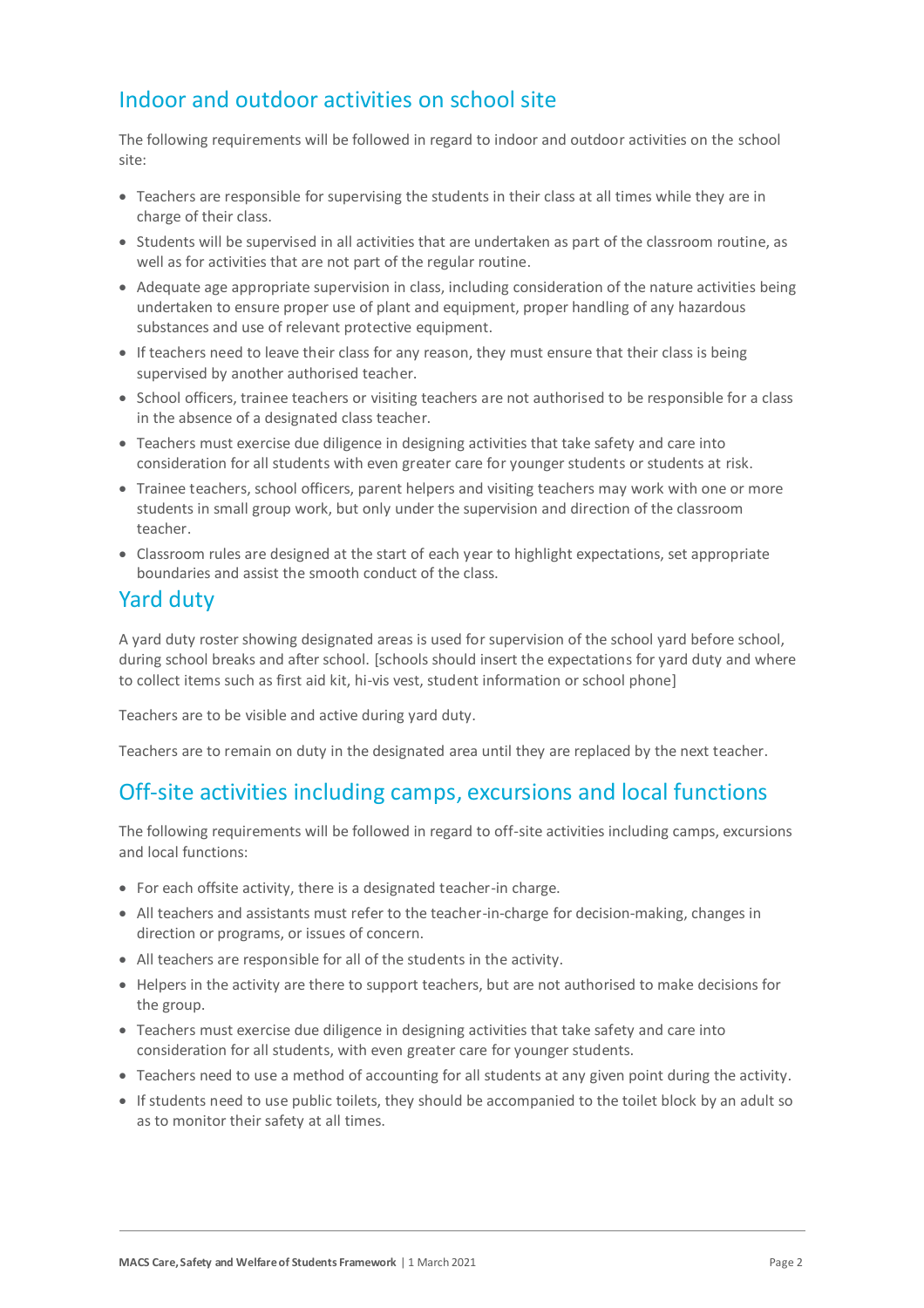- A record of the activity, excursion or camp will be completed by the Teacher-in-charge of the activity, and given to the principal, for approval, prior to the activity. This includes a risk assessment for the activity proposed.
- Any accompanying or assisting non-teaching adult is required to have a current Working with Children Check (WWCC).

#### Activities involving external providers – on site or off-site

The following requirements will be followed in regard to activities involving external providers, either on the school site or off-site:

- The school is responsible for students at all times, and this responsibility cannot be delegated to others.
- The classroom teacher, or teacher in charge of the group is responsible for the group at all times.
- When an external provider is involved in working with a class or group of students a teacher will be present throughout the activity. E.g. Swimming, camp activities, guest speaker on site.
- External providers are required to sign in at the school office, and wear a Visitor's Identification Card.
- External Providers must have a WWCC. The WWCC Number must be recorded by the teacher organising the activity.
- A record of the activity, excursion or camp will be completed by the teacher-in-charge of the activity, and given to the principal, for approval, prior to the activity.
- If external providers are working with students 1:1, they will be within the supervision and line of sight of other teachers in the school, e.g. music lessons, NDIS providers.
- If external providers, such as psychologists are providing 1:1 testing, the schedule is monitored by office staff or a school leader.

## Before and after school supervision

The school yard will be unlocked and supervised for [School to insert time] before the start of school and for [School to insert time] after the end of school classes. Students who remain in the school grounds after this time will be taken the school office to await collection by their parents. If the parents do not come to collect their children within [School to insert time], a phone call will be made to the parents or the emergency contact if the parents cannot be contacted.

The school is committed to ensuring student safety however parental co-operation is essential to managing safety issues immediately before and immediately after school.

As applicable, school activities (such as sport or band practice) arranged before or after school, will have appropriate supervision in place for attending students depending on the time and location of the activity.

Parents will be informed of the school's supervision arrangements and made aware that students who attend school outside established supervision times may not be supervised and may not receive the care that is normal during the school day.

This policy will be implemented in conjunction with related policies. All supervising staff, including part-time teachers, replacement teachers and casual relief teachers are required to familiarise themselves with policies relating to the supervision of students.

Any queries or points of clarification should be referred to the Principal or the Deputy Principal.